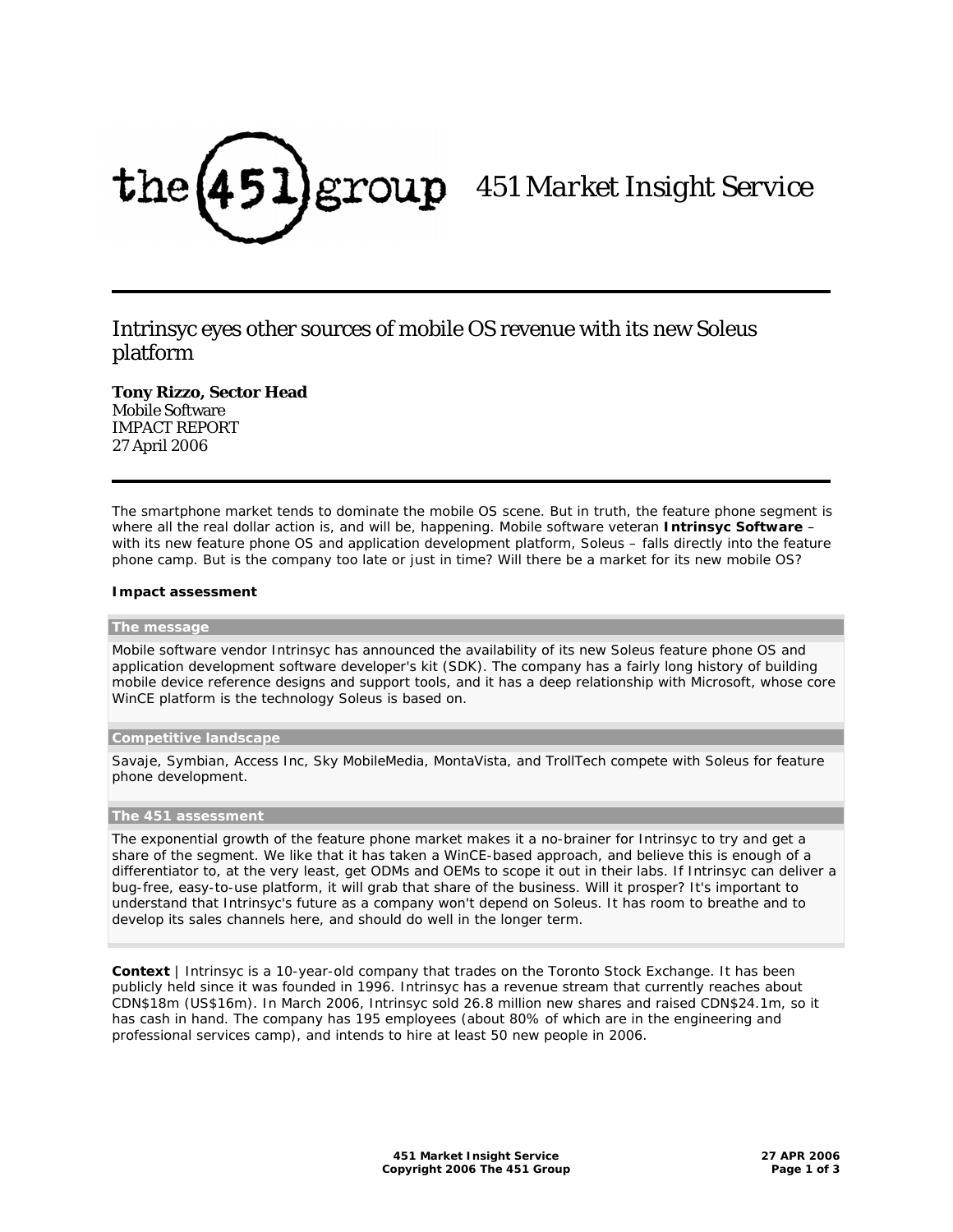Its latest product development centers on a totally new mobile OS and development platform – Soleus – that was formally announced in March 2006. Soleus has been developed solely in-house and will be an entirely new revenue stream for the company, assuming Intrinsyc can successfully sell it. Key partners include **Microsoft** (Intrinsyc is one of only three Microsoft WinCE Gold partners). Current customers **Freescale Semiconductor** and **Texas Instruments** are potential partners for the Soleus team. Intrinsyc currently has one Soleus pilot under way with **Wistron**, a potential customer.

**Technology** | Soleus is based on the WinCE kernel, but that doesn't make it a Microsoft-like OS. Microsoft licenses WinCE in three configurations: Core, Pro and Pro+. The latter two include all of the Microsoftbranded UI elements, none of which are part of Soleus. At the heart of Soleus is v5.0, the very-smallfootprint WinCE core kernel OS, which Intrinsyc started with and then rebuilt to include its own telephony stack and related services for controlling the feature phone. Completing the Soleus package is a UI design framework that Intrinsyc calls Chameleon. The UI interface (or skinning engine) is a key tool providing developers with easy-to-use and extensive customization capability – necessary, among other things, for both product and brand differentiation.

This is truly a 'skin deep' description of the platform, but it should be enough to suggest what Intrinsyc believes Soleus will deliver. Ultimately, it is the same story told by the likes of **Savaje Technologies** and **Sky MobileMedia** – the question is which product will deliver the broadest capabilities at the lowest cost per device.

**Strategy** | Refer to our earlier analysis of Sky MobileMedia, **Symbian** and Savaje for details on why feature phones are the most important market to these vendors. But to summarize: it's by far the largest mobile phone market in terms of volume. Device makers and wireless carriers are not only selling billions of them worldwide, but the phones themselves typically see short six-month cycles before new iterations, while the collection of emerging mobile services continuously increases. There is also constant churn in phones among carrier subscribers, which translates into ever-increasing numbers of the devices being sold. Each and every one of those billions of phones represents revenue for the OS vendors. Even though Intrinsyc is last to the game, those numbers are so compelling that it makes sense for the company to jump in.

By basing Soleus on the WinCE kernel, Intrinsyc neatly ties the product to Microsoft's enormously wellknown tool chain (e.g., Visual Studio, etc). Any developer familiar with that tool set will be able to quickly utilize Intrinsyc's SDK to develop Soleus-based feature phone applications. This, in turn, creates resources for both the device makers and wireless carriers, and is a key differentiator for the Intrinsyc business-side team in terms of selling and marketing.

As Windows Mobile-based smartphones become more established and prevalent, of greater interest is that eventually all of the tier-one device manufacturers (aside from **Nokia**, which is all-Symbian, all the time) will have more Windows Mobile phones in their product portfolios. Utilizing a feature phone OS based on WinCE means vendors can quickly port down key new features from their high-end Windows Mobile smartphones to their feature phone platforms. This gives Intrinsyc a perch from which to make inroads with the tier-one device makers. It may actually prove a key strategy long-term. Before that happens, however, Intrinsyc needs to land that first real reference customer. It is currently working with a large ODM – Wistron, a Taiwanese manufacturer – on this front.

Does the mobile device world really need another mobile OS and development platform? If Intrinsyc were delivering yet another Java- or Linux-based platform, we'd say absolutely not. However, we believe the company is onto a viable track here with the WinCE approach. Because it's public, Intrinsyc can't hide whether a revenue stream develops. Assuming the Soleus platform proves itself free of development bugs (something that has plagued competitor Savaje for some time), look for those public Intrinsyc revenue numbers to demonstrate some significant headway on both the customer and dollar front over the next year.

**Competition** | Savaje, Symbian, **Access Inc, MontaVista Software** and **TrollTech** compete with Soleus. Symbian is the major vendor, having devoted millions of dollars and significant human resources to moving its smartphone OS down into feature phone territory. It's still working on it. Symbian is also the likeliest threat to all the vendors here, especially from the perspective of simply driving down the cost for either wireless operators or device makers to deploy the Symbian OS on feature phones.